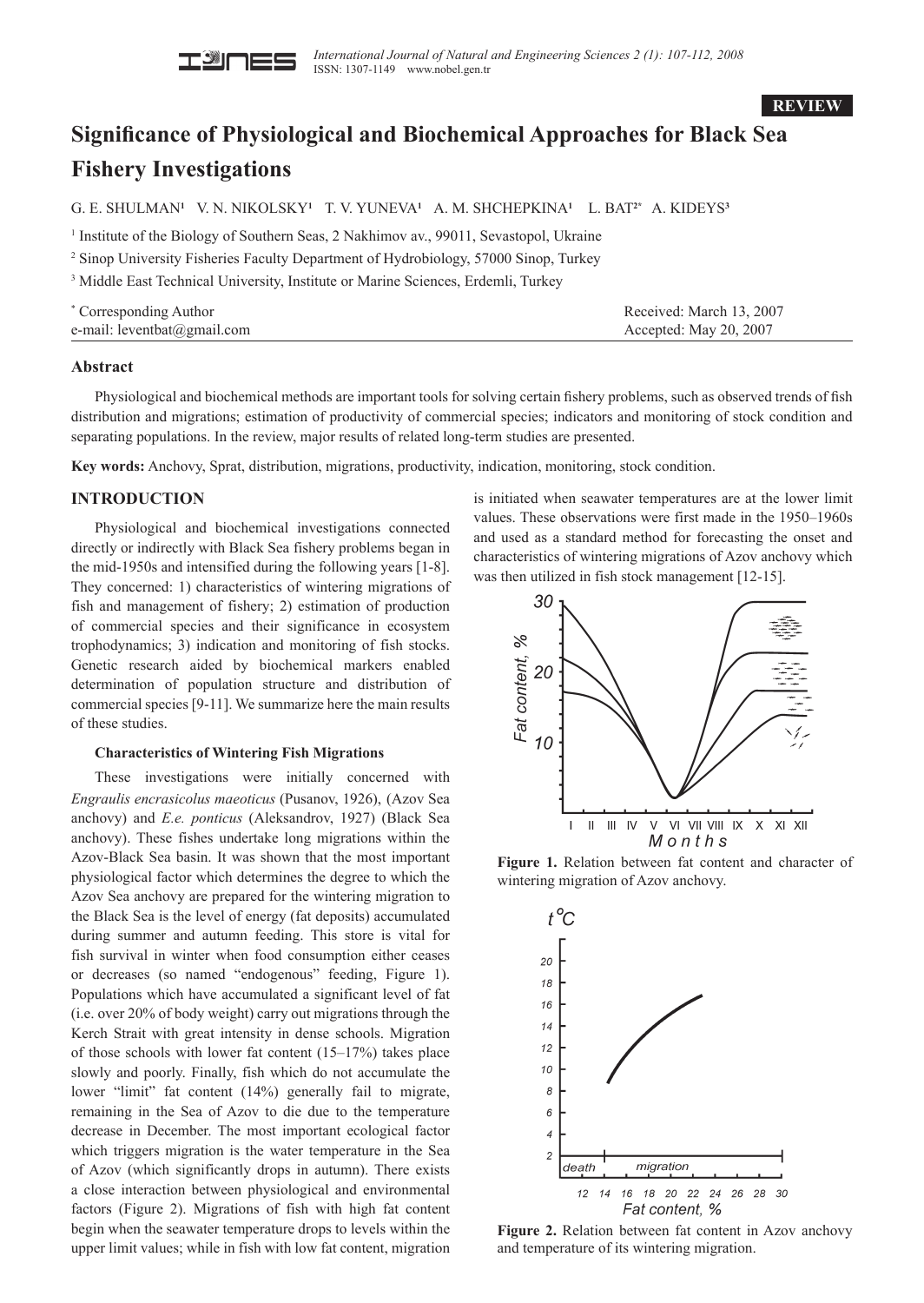Unfortunately, the crisis of fishery science in Ukraine that clashed with economical difficulties halted the estimation of fat content in Azov anchovy in the pre-migratory period. This led to repeated failure in predicting the stock condition of this fish with substantial financial damages ensuing. Physical properties of wintering migrating populations of the Black Sea anchovy turned out similar to those of the Azov anchovy with the single difference that the fat content of the first subspecies was less than in the second one [16-17] (Figure 3).

Another significant commercial species, the Black Sea sprat *Spratus sprattus phalericus* (Risso, 1827) does not carry out extensive migrations in contrast to anchovy. However, accumulated fat stores are significant for this fish as they form dense schools which can be caught more easily. This is obviously also significant for fishery management [4].



**Figure 3.** Relation between fat content of Black Sea anchovy and water temperature during winter migration [17].

## **Significance of Commercial Species in Trophodynamics of the Black Sea Ecosystem**

At first consideration, this problem appears purely scientific. However, characterization of trophodynamic structure of ecosystems is also significant in fishery management. After calculation of the mass and/or energy balance in most important commercial fishes of the Black Sea pelagics (anchovy, sprat and horse mackerel *Trachurus mediterraneus ponticus* Aleev, 1956) [3,5] we defined annual production of these species (Table 1). Total consumption of zooplankton by these species was also approximated which was unexpectedly low  $(6-10\%$ only). Similar values were also obtained by Sorokin [18]. At the same time, the annual production of major food competitors of small pelagics (medusa *Aurelia aurita* (Linnaeus, 1758)*,*

chaetognata *Parasagitta setosa* (Muller, 1847)*,* and during the last two decade the alien ctenophore *Mnemiopsis leidyi* (Agassiz, 1860) are two–three fold higher. Hence, the consumption of zooplankton by these competitors is also several fold higher than by the main pelagic fishes. What practical conclusion can be made from this? In order to understand the processes determining the condition of pelagic fish species it is essential to study not only fish but to embrace other aspects related with their direct food competitors which affect trophic relationships in the ecosystem. Unfortunately this is ignored too often with negative consequences for fishery management [19].

## **Indication and Monitoring of Commercial Stock Condition**

We previously emphasized that characteristics determining fish population condition besides their abundance and biomass data, age-size structure, behavior and distribution are necessary for estimation of fish food supply/ nutrition condition as just food is the most important "channel" of interaction with environment [5,7]. Level of energy (fat) stores accumulated by pelagic fishes during feeding period is a good indicator of this condition (degree of wellbeing/ health). Such long-term investigations have been carried out on the Black Sea sprat and anchovy. These are very significant not only for estimation of the condition of commercial stocks but also to understand characteristics of the entire pelagic ecosystem. Sprat is a cold tolerant species whilst anchovy is warm tolerant. They feed (and accumulate fat) at different times of year: sprat in springtime and at the onset of summer; anchovy meanwhile feed towards the end of summer and in autumn (Figure 4). So knowledge of fat levels accumulated by populations of each species allows us to estimate ecosystem throughout the year. The most complete data set (from 1960 till 2006) on the monitoring of fat content levels was obtained for sprat (Figure 5). Earlier, we revealed a positive relationship between these data and phytoplankton biomass in the Black Sea [7-8]. In contrast, a relationship between sprat fat content and biomass of fodder zooplankton is absent. This is due to consumption of a significant quantity of zooplankton by higher trophic levels. But a negative relation is revealed between sprat fat content and surface water temperatures in the Black Sea (Figure 6). This was shown to be especially strong over the last few years when following a high increase in the water temperature the sprat fat content dramatically decreased.

**Table 1.** Annual total production  $(P_{\gamma})$  and consumption  $(C_{\gamma})$  of zooplankton production

| Consumers                        | gram                     | $C_{\Sigma_{\infty}}$ | Years     | Authors                         |
|----------------------------------|--------------------------|-----------------------|-----------|---------------------------------|
| Anchovy<br>E. e. ponticus        | $30.9 \cdot 10^{10}$     |                       | 1948-1975 |                                 |
| Sprat<br>S. s. phalericus        | $21.0 \cdot 10^{10}$     | $6 - 10\%$            | 1960-1975 | $\lceil 3 \rceil$               |
| Horse mackerel<br>T. m. ponticus | $2.6 \cdot 10^{10}$      |                       | 1976-1975 |                                 |
| A. aurita                        | $(12-100) \cdot 10^{13}$ | to $60\%$             | 1960-1988 | $[18, 20-23]$                   |
| M. leidyi                        | $(50-500) \cdot 10^{13}$ | to $25%$              | 1990-2005 | [24]<br>Anninsky (per.<br>com.) |
| setosa                           | $31.7 \cdot 10^{13}$     | to $25%$              | 1960-1969 | [21]                            |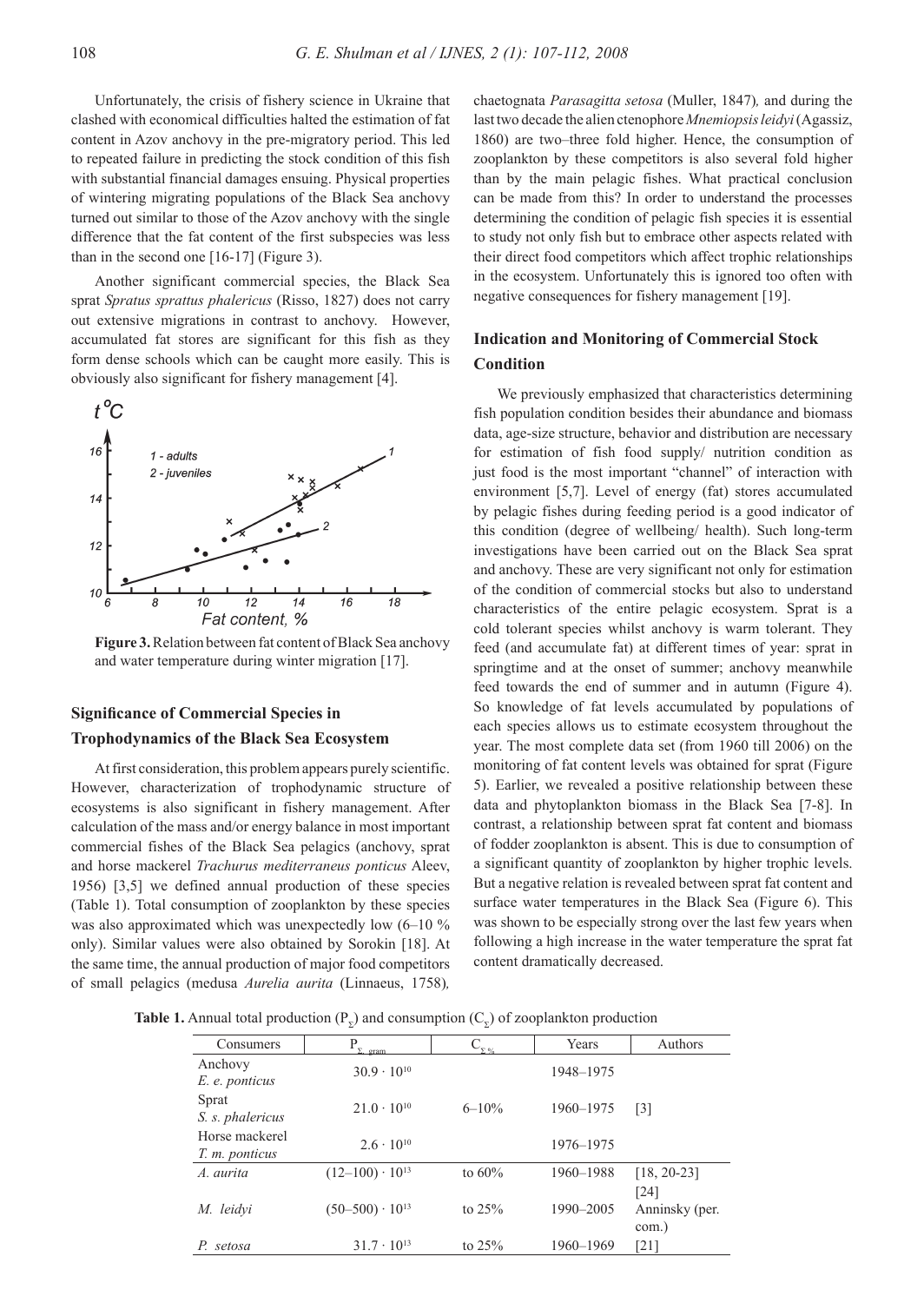

**Figure 4.** Seasonal dynamics of fat content in anchovy (1) and sprat (2).

Obviously, this is a result of the decrease in the rate of forming primary production due to a reduction in water turbulence while the surface water temperature acted as an indicator of turbulence [8,18]. Generally, it was shown that important processes occurred in the Black Sea pelagic system approximately every 10 years: these were associated with water temperature fluctuations, phytoplankton biomass and fat content in sprat (Table 2). Based on these deductions, a principle for the prediction of sprat fat content in forthcoming years was established. As predictors, the forecasting model included annual surface water temperature and sprat fat contents of previous [25]. The model is unable to accurately predict certain situations when extraordinary anomalies are observed. However, this model is sufficient in predicting the tendency for changes in sprat condition.

**Table 2.** Decadal changes in the analyzed indicators for the period 1960–2005

|                              | Decades    |            |       |            |                                              |  |
|------------------------------|------------|------------|-------|------------|----------------------------------------------|--|
| Indicators                   | 1960s      | 1970s      | 1980s | 1990s      | Beginning<br>of the<br><b>XXI</b><br>century |  |
| Surface water<br>temperature | High       | Low        | Low   | Increasing | High                                         |  |
| Phytoplankton<br>biomass     | Decreasing | Increasing | High  | High       | Low                                          |  |
| Sprat fat<br>content         | Decreasing | Increasing | High  | High       | Low                                          |  |

It is interesting to reveal the different influence of climatic (water temperature), biological (food competition) and anthropogenic (pollution and eutrophication mainly via rivers) factors on sprat food supply/nutritional condition estimated by







**Figure 6.** Long-term deviations in annual surface water temperatures in the Black Sea off South Crimea (1960–2005) mean (bars); solid line indicates data smoothed with the 11-year filter.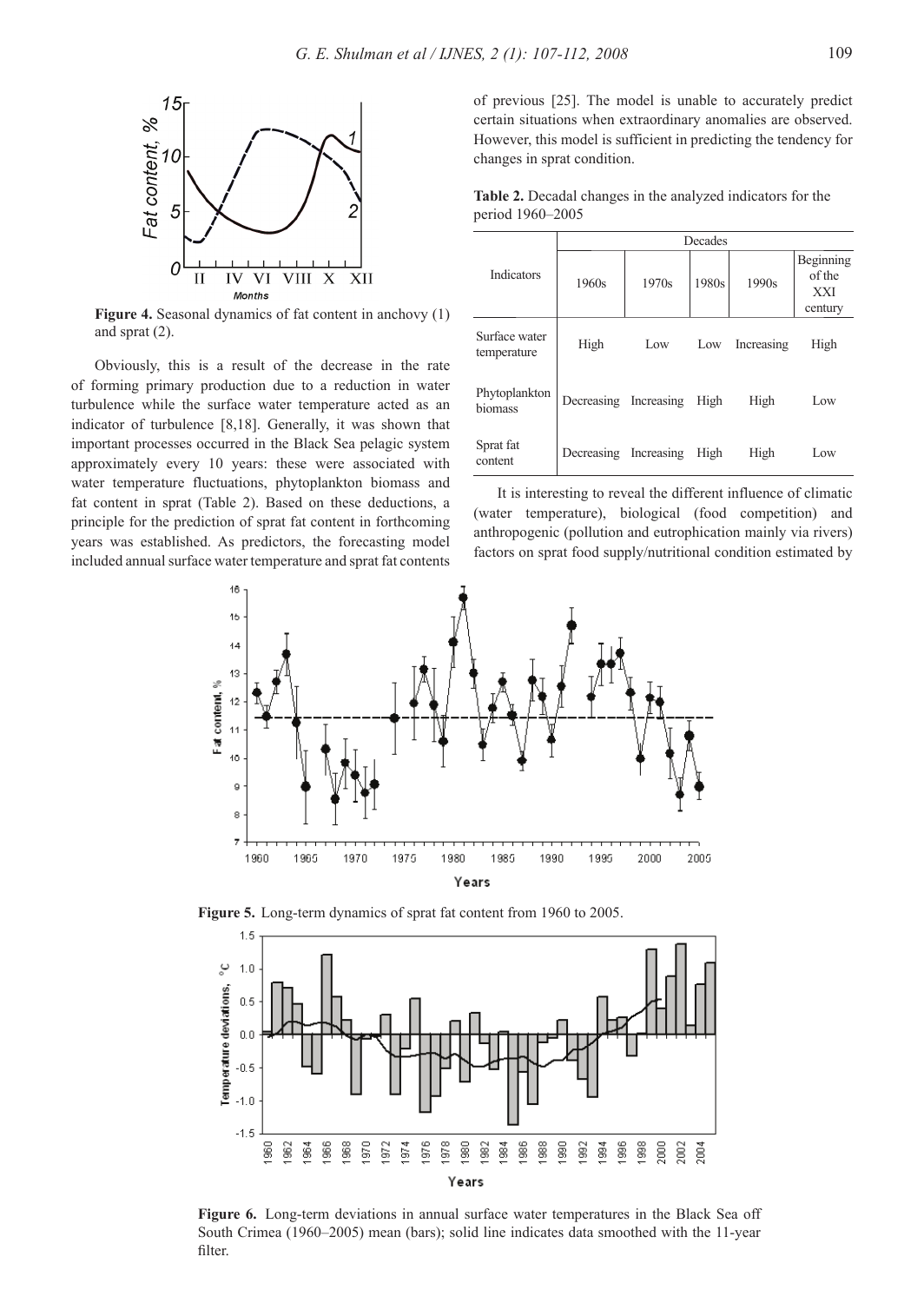body fat content. We pertained to achieve this with the help of the produced scheme (Figure 7). The climatic influence in the 1970s was intensified by the so called "green revolution", when a sharply strengthened nutrient inflow to the Black Sea was seen due to intensive agriculture [26]. On the contrary, in the 1980s a sharp abundance explosion of the medusa *A. aurita* followed by the small pelagic fishes (mainly sprat and anchovy) and finally the alien ctenophore *M. leidyi* led to large fluctuations in the fat content of sprat populations (nicknamed "rolling boat"). Evidently these explosions were sustained by high phytoplankton concentrations. As for the alien ctenophore its mass development in the Black Sea perhaps was also caused by an increase of ecosystem "immunity" due to high level of eutrophication coupled with the warming event in the 1980s.



**Figure 7.** Scheme of long-term dynamics of sprat fat content: observed pattern (solid line) and probable trend caused by global climatic factors (dashed line).

Generally, dynamics of the Black Sea food supply estimated by changes in the body fat content is rather similar to changes in stock (biomass and landings) of many small pelagic fish species from other marine basins of the Mediterranean, Atlantic and even the Pacific (Table 3). This shows the global nature of climatic processes throughout the World's Oceans that cause mega-scale variability in processes governing the condition of many species of small pelagic fishes. Many literature data concerning the condition of other significant components of ecosystems show the same [27,28].

**Table 3.** List of species whose catch value correlate with levels of Black Sea sprat fatness

| <b>Species</b>                       | Region                             | Reference          |
|--------------------------------------|------------------------------------|--------------------|
| anchovy $E$ . $e$ .<br>mediterraneus | all regions of Mediterranean       | [29]               |
| anchovy $E$ .<br>meridionalis        | Binguel current                    | $\lceil 30 \rceil$ |
| anchovy $E$ .<br>capensis            | South Africa                       | $\lceil 31 \rceil$ |
| anchovy E. mordax                    | California                         | $\lceil 30 \rceil$ |
| herring Clupea<br>harengus harengus  | the Iceland Sea                    | $\lceil 32 \rceil$ |
| capelin Mallotus<br>vilosus vilosus  | the Iceland Sea and Barents<br>Sea | $[33]$             |
| sardine Sardina<br>sagax melanostica | the Japan Sea                      | [30]               |

Unfortunately such estimations of Black Sea anchovy food supply are less systematic than for sprat. But for anchovy it is still possible to draw significant conclusions (Figure 8). Fat content levels for anchovy populations in autumn 2005 were less than average values for previous decades (data for 1990s are absent). This may show that the warm tolerant anchovy, in spite of the high temperature, is also negatively affected by climate change due to inhibition of primary production like the cold tolerant sprat. If global warming will continue, it may have negative consequences for food supply/nutrition condition of Black Sea pelagic fishes and therefore on their stock abundance and catches. Since 2005, the monitoring of fat content in anchovy populations has been undertaken as for sprat.

All these data demonstrate the importance of fat content level as an ideal indicator of the condition of small pelagic fish, and such information could be utilized in the stock management studies in the Black Sea.



**Figure 8.** Fat content of anchovy at the end of the 2005s feeding period compared to long-term data [2,5-6].

The final problem which renders large significance in Black Sea fishery investigations is biochemical features of population genetic structure. Studies began in the 1960s [34-37], developed then in Bulgaria and achieved some very interesting results [10-11,38]. Initially, the story of the large horse mackerel was interpreted. This fish appeared suddenly in the Black Sea in the mid 1940s and produced a giant abundance explosion in the 1950s. At that time its annual catch reached 10–15 thousand tons. Since the beginning of the 1960s this fish disappeared from catches completely. It was shown that large horse mackerel (individual fish length exceed 50 cm) had been a heterosis hybrid between small Black Sea horse mackerel *T. m. ponticus* (length 15-20 cm) and larger Mediterranean species *Tr. m. mediterraneus* (Steindachner, 1868) (length 25-30 cm) (Figure 9). This mass hybridization probably occurred in wartorn 1940s, when fishery was absent and the Mediterranean subspecies may have extended its area reaching the Black Sea. This hypothesis conforms with data of morpho–statistic analysis [39]. The Bulgarian authors (referred to above) also studied the genetic structure of the Black Sea and Azov Sea anchovy in comparison with anchovies of the Mediterranean and other regions of the World's Oceans. Unexpected data were obtained by these authors at the end of autumn 2005. It was showed (personal information) that in catches at the Turkish coast (Sinop region) a number of the Azov anchovy had been found together with the Black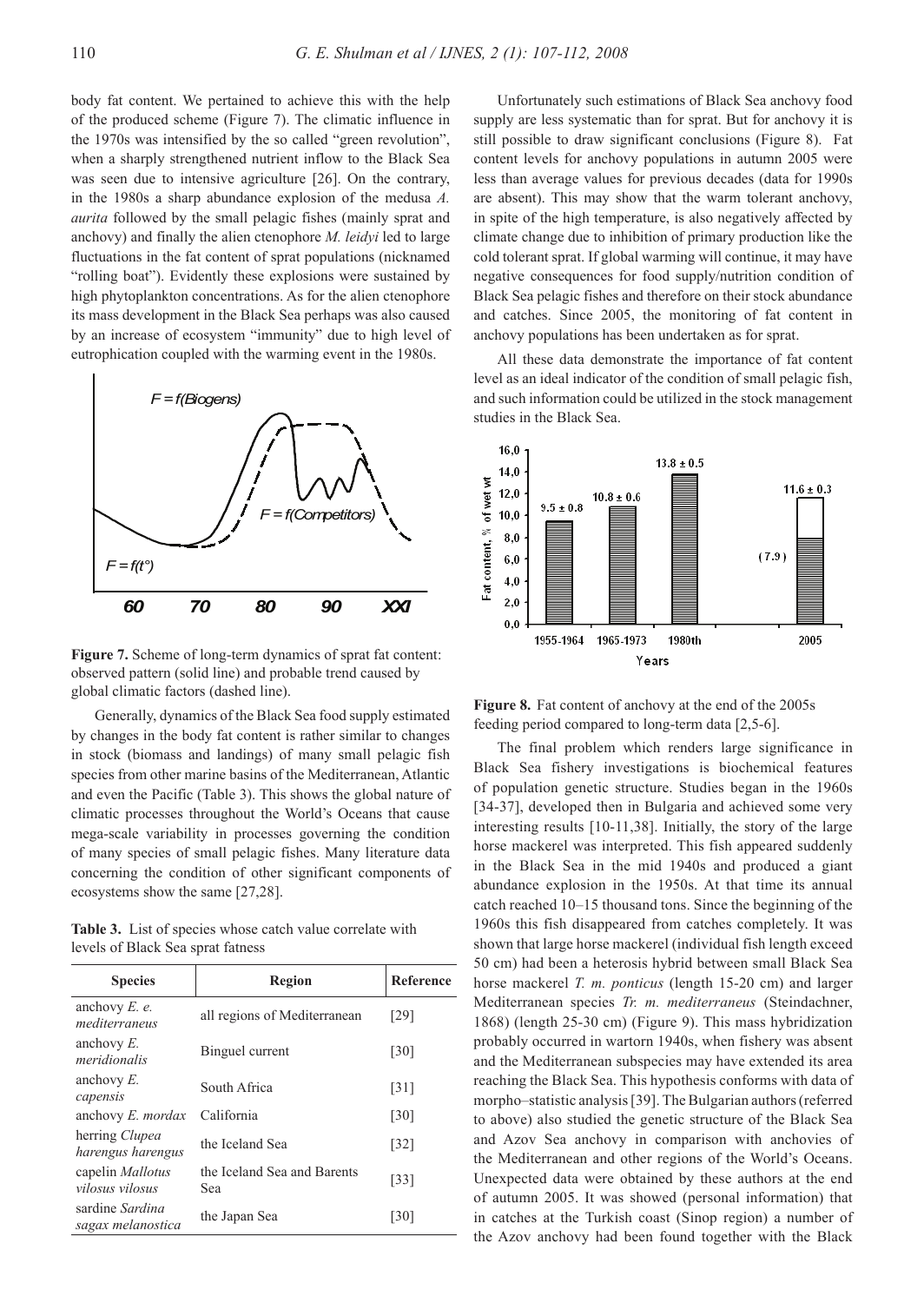Sea anchovy (!). This affects previous knowledge about distribution and localization of both subspecies in the Black Sea.



**Figure 9.** Three forms of horse-mackerel Trachurus mediterranean: large (genotype AC), *T. m. mediterraneus* (AA), and *T. m. ponticus* (CC) after Dobrovolov, [11].

This review shows that many problems of the Black Sea fishery cannot be addressed without physiological and biochemical approaches. This relates: 1) short-term prediction of time and character of wintering migrations of Azov Sea and Black Sea anchovies; 2) long-term prediction fishery perspectives; 3) consideration about probable transformation of biota (including ichthyofauna) in shelf (first of all coastal) zone; 4) estimation of condition (degree of wellbeing) of commercial stocks; 5) influence on this condition by climatic and regional biological and anthropogenic factors; 6) determination of population structure, distribution and localization of commercial stocks.

### **Acknowledgements**

The authors are grateful to all our colleagues whose efforts have allowed the establishment and maintenance of the longterm data set of sprat fat content. We thank to academician of NASU V. N. Eremeev, Dr. A. A. Sizov, A. S. Kuznetsov, and L. N. Repetin for providing the SST data used in this paper. This work was supported by projects NATO-CLG (ESP.NUKR.CLG 981783) and TUBITAK-NASU (Project number 105Y028).

## **REFERENCES**

- [1] Shulman G.E. 1972. Physiologo-Biochemical patterns in the Annual Cycle of Fish. Pishchevaya Promyshlennost, Moskva, 368 pp. (in Russian)
- [2] Shulman G.E. 1974 Life cycles of Fish. Physiology and Biochemictry. Hulsted Press, John Wiley & sons, New York etc., 253 pp.
- [3] Shulman G.E., Urdenko S.Yu. 1989. Fish Productivity of the Black Sea. Kiev, Naukova dumka, 188 pp. (in Russian)
- [4] Minyuk G.S., Shulman G.E., Shchepkin V.Ya, Yuneva T.V. 1997. Black Sea sprat: the Relationship between Lipid dynamics, Biology and Fishery. EKOSI-Hydrophysika, Sevastopol, 139 pp. (in Russian)
- [5] Shulman G.E., Love R.M. 1999. The Biochemical Ecology of Marine Fishes. Advances in Marine Biology, v.36, Academic Press, London etc, 374 pp.
- [6] Shulman G.E. 2002. Anchovies of the Sea of Azov and the Black Sea: Regularities of wintering migrations. Morskoy Ekologichesky zhurnal, 1 (1): 67-77.
- [7] Shulman G.E., Nilolsky V.N., Yuneva T.V., Minyuk G.S., Shchepkin V.Ya., Shchepkina A.M., Ivleva E.V., Yunev O.A., Dobrovolov I.S., Bingel F., Kideys A.E. 2005. Fat content in Black Sea sprat as an indicator of fish food supply and ecosystem condition. Marine Ecology Progress Series, 293: 201-212.
- [8] Nikolsky V.N., Shulman G.E., Yuneva T.V., Schepkina A.M., Ivleva E. V., Bat L., Kideys A. E. 2007. On the modern condition of Black Sea sprat food supply. Dopovidi Nazionalnoy Akademii Nauk Ukrainy. (in Press)
- [9] Altukhov Yu.P. 1974. Population Genetics of Fish. Moskva, Pishchevaya Promyshlennost, 274 pp (in Russian)
- [10] Dobrovolov I.S. 1992. Study of the interspecific divergence of anchovy *Engraulis encrasicolus* . Comptes rendus de l'Academie bulgare des Sciences, 45 (2): 63- 65.
- [11] Dobrovolov I.S. 2000. Genetic divergence between the scad subspecies *Trachurus mediterraneus* from the Black sea and the Mediterranean. Marine Science, 1 (1): 133- 139.
- [12] Shulman G.E. 1957. Characteristics of chemical composition of Azov anchovy during spring and wintering migrations. Rybnoe khozyaistvo, 8: 68-70 (in Russian).
- [13] Shulman G.E. 1960. Dynamics of chemical composition of Azov Sea anchovy in relation to its biology. Trudy Azcher NIRO, 18: 130-144 (in Russian)
- [14] Taranenko N.F. 1964. Fat content of Azov anchovy as an index of reproductive capacity of the fish stock and the migration terms. Trudy Azcher NIRO, 22: 137-147 (in Russian).
- [15] Lutz G.I., Rogov S.F. 1978. Dynamics of fat content and its formation ion kilka and anchovy stocks in the Azov sea depending on winter temperatures. Gidrobiologichesky zhurnal, 14:31-35.
- [16] Danilevsky N.N. 1964. The most important factors determining the term and location of the appearance of Black Sea anchovy fishable stocks. Trudy AzcherNIRO, 22:115-124 (in Russian).
- [17] Chashchin A.K., Axelev O.I. 1990. Migration of the stocks and availability of Black Sea anchovy to the fishery in autumn and winter. In: V.A. Shlyakhov,Ed. Biological resources of the Black Sea. Moskva, VNIRO, 80-93 (in Russian).